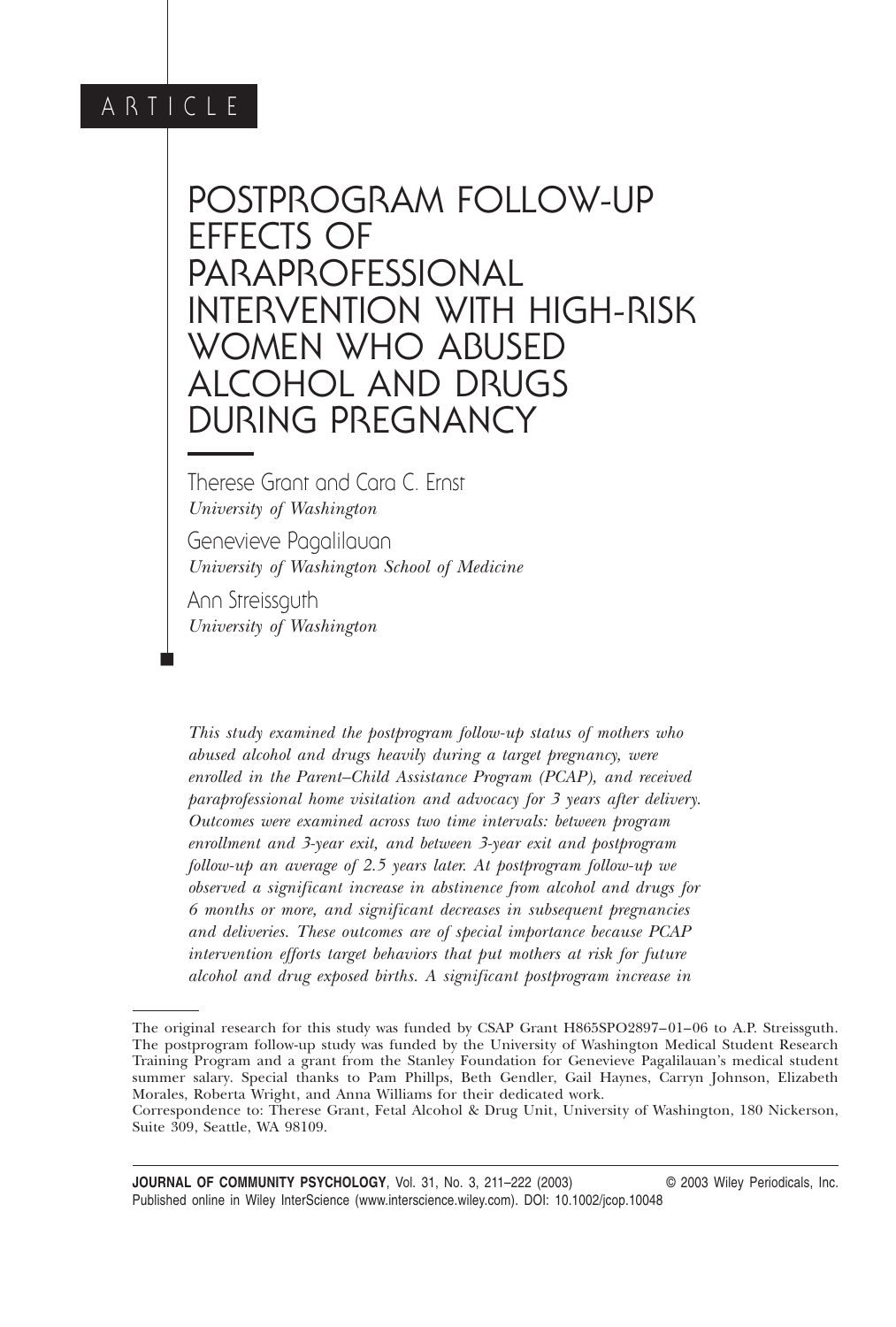#### *212 • Journal of Community Psychology, May 2003*

*living in permanent housing and a significant decrease in incarceration were other notable findings. We conclude that given specific program goals, facilitated linkages to appropriate community services, and the necessary time for gradual change to occur, supportive paraprofessional advocacy can assist many high-risk mothers in moving toward sustained recovery and improved stability even years after intervention. © 2003 Wiley Periodicals, Inc.*

In the past decade there has been a resurgence in home visitation models as promising interventions for helping disadvantaged families become healthier and more self-sufficient, improving parenting skills and enhancing child outcomes. Over this same period the problem of prenatal substance abuse has not abated, and remains a significant public health concern [Ebrahim, Luman, Floyd, Murphy, Bennett, & Boyle, 1998; National Institutes on Drug Abuse (NIDA), 1999; National Household Survey on Drug Abuse, 2001]. At the same time, however, there have been few published reports describing home visiting programs specifically designed to work with pregnant and postpartum mothers who abuse alcohol and drugs (Black, Nair, Kight, Wachtel, Roby, & Schuler, 1994; Ernst, Grant, Streissguth, & Sampson, 1999).

In 1999, the Parent-Child Assistance Program (PCAP) was described (Grant, Ernst, & Streissguth, 1999) and published evidence for the effectiveness of a paraprofessional 3-year home visitation intervention for improving health and social outcomes among mothers who abused alcohol and drugs during pregnancy, compared to concurrently enrolled controls (Ernst et al., 1999). The present article presents findings from a postprogram follow-up evaluation of clients who participated for 3 years in PCAP, and were located for interview 1.6 to 3.6 years after exit from the intervention program.

To first understand how the PCAP model is situated along the continuum of rather diverse strategies labeled "home visitation," it is useful to compare PCAP program characteristics with those of six nationally recognized home visiting models that have been evaluated and recently reviewed, including the Comprehensive Child Development Program (CCDP), Home Instruction Program for Preschool Youngsters (HIPPY), Parents as Teachers (PAT), Hawaii Healthy Start Program (HHSP), Healthy Families America (HFA), and the Nurse Home Visitation Program (NHVP) (cited respectively: St. Pierre & Layzer, 1999; Baker, Piotrkowski, & Brooks-Gunn, 1999; Wagner & Clayton, 1999; Duggan et al., 1999; Daro & Harding, 1999; Olds, Henderson, Kitzman, Eckenrode, Cole, & Tatelbaum, 1999). The primary goal of these national models is to improve parenting skills to promote healthy child development and prevent child abuse and neglect. Populations targeted include low income families (CCDP); families of all income levels and ethnicities (HIPPY, PAT); all parents of newborns who are identified at the child's birth as at risk for abuse and neglect (HHSP, HFA); or first-time mothers who were either poor, unmarried, or adolescent (NHVP).

The most salient difference between these models and PCAP is that PCAP's target population is comprised of alienated mothers who abused alcohol and/or drugs heavily during pregnancy. These mothers are typically labeled distrustful, unmotivated, and difficult (if not impossible) to reach, and present a challenge for service providers who have come to view them as a hopeless population. PCAP program goals are specifically focused on preventing future alcohol and drug exposed births, either by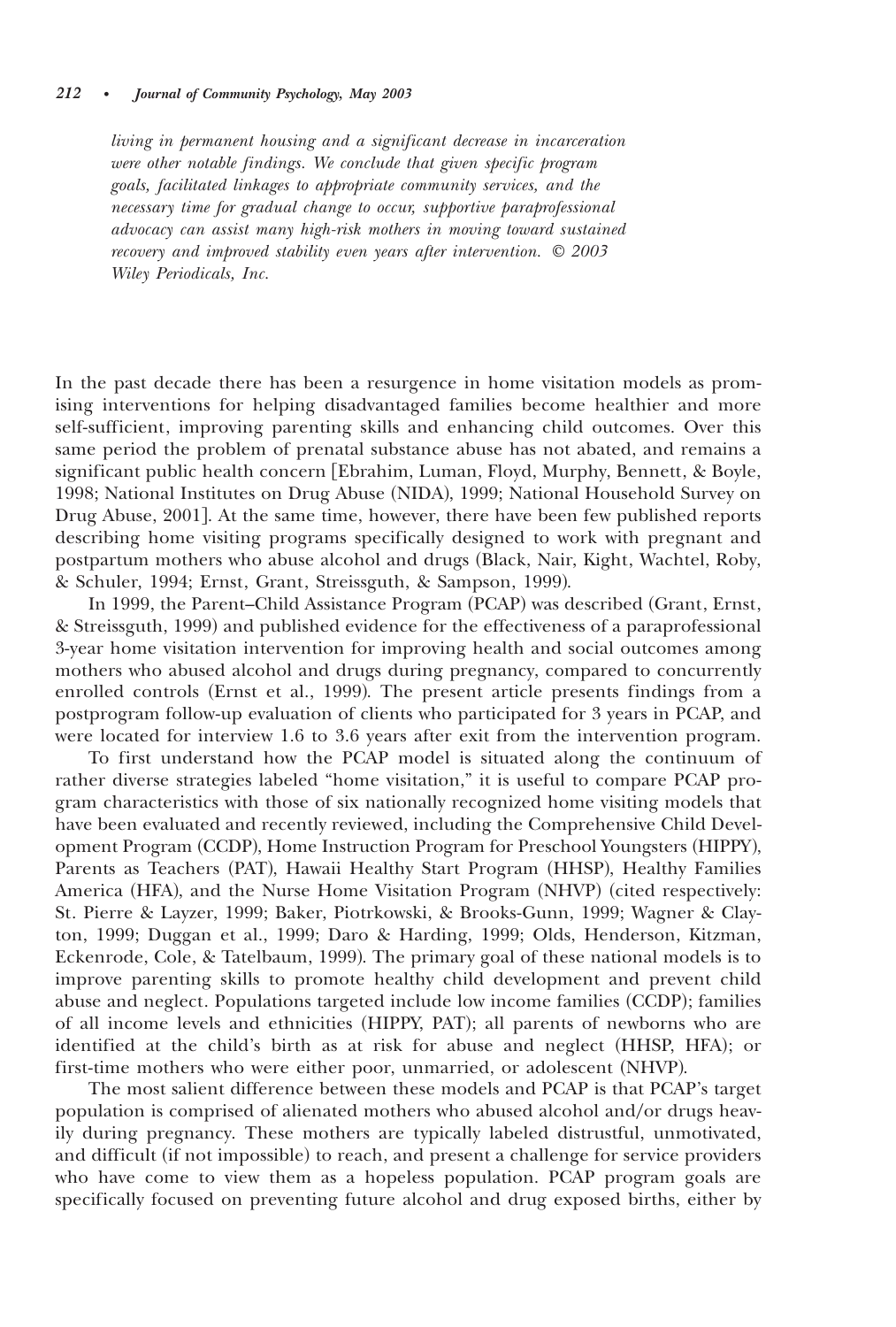helping mothers quit using alcohol and drugs, or by motivating them to choose an effective family planning method in order to prevent another exposed pregnancy.

PCAP is a paraprofessional home visitation model, as are five of the national programs described; only the NHVP is implemented by public health nurses. The backgrounds of home visitors in the paraprofessional programs vary. PCAP advocates have experienced some of the same types of adverse life circumstances as their clients (although seldom to the same extreme degree), and have subsequently overcome significant obstacles and achieved success in important ways. In this way they are able to be role models and to provide hope and motivation from a realistic perspective. At hire, most advocates have at least 4 years of prior community-based experience related to prenatal substance abuse or associated problems, or the equivalent combination of education and experience. The national paraprofessional programs include staff with associate degrees or other post high school training (CCDP), or bachelor's degrees (HHSP, HFA, PAT); and include volunteer (HFA) or part-time workers (HIPPY). Training requirements for all the programs vary somewhat, with most programs requiring at least a week of preservice training, along with ongoing in-service training.

The onset, duration, and frequency of home visits is similar across programs. PCAP serves families for 3 years, beginning at enrollment during pregnancy or at birth, while the other paraprofessional models serve families from birth through the child's fifth birthday (CCDP, HHSP, HFA), or prenatal through the third birthday (PAT). HIPPY is an exception, beginning at age 4 and extending for 2 years. Planned frequency of home visits at PCAP is initially weekly, fading to biweekly, then monthly in the latter stage of the intervention depending on family needs. Similarly, other programs plan weekly visits fading to quarterly (HHSP, HFA); every 2 weeks (CCPP, HIPPY) or variable depending on family needs (PAT). The public health nurse model (NHVP) serves families from prenatal through the second birthday, with weekly visits fading to monthly. All of the national programs evaluated included comparison groups, and all but one (HHSP) were randomly assigned.

In this postprogram study of clients who participated for 3 years in PCAP and were located later for follow-up, three questions were addressed:  $(1)$  did clients located for follow-up differ from clients who were not located in terms of initial enrollment characteristics and 3-year outcomes?  $(2)$  Did client status remain stable or improve between program exit and follow-up?  $(3)$  Could factors be identified that relate to stable or improved status on follow-up?

## **METHODS**

## *Sample*

Subjects were recruited for the Parent–Child Assistance Program (known at the time as the Seattle Birth to 3 Project) from July 1991 through December 1992 by postpartum hospital recruitment or community referral. The program was designed to intervene with the highest risk alcohol- and drug-abusing women delivering in the Seattle area. Two recruitment hospitals were selected on the basis of their location in areas where substance abuse is a recognized problem and because they deliver high-risk pregnancies; referrals were also accepted from community service providers.

Eligibility criteria included singleton birth, little or no effective involvement with social or health services during pregnancy, and heavy use of alcohol or illicit drugs during the target pregnancy. "Heavy use" was defined as drinking in a binge pattern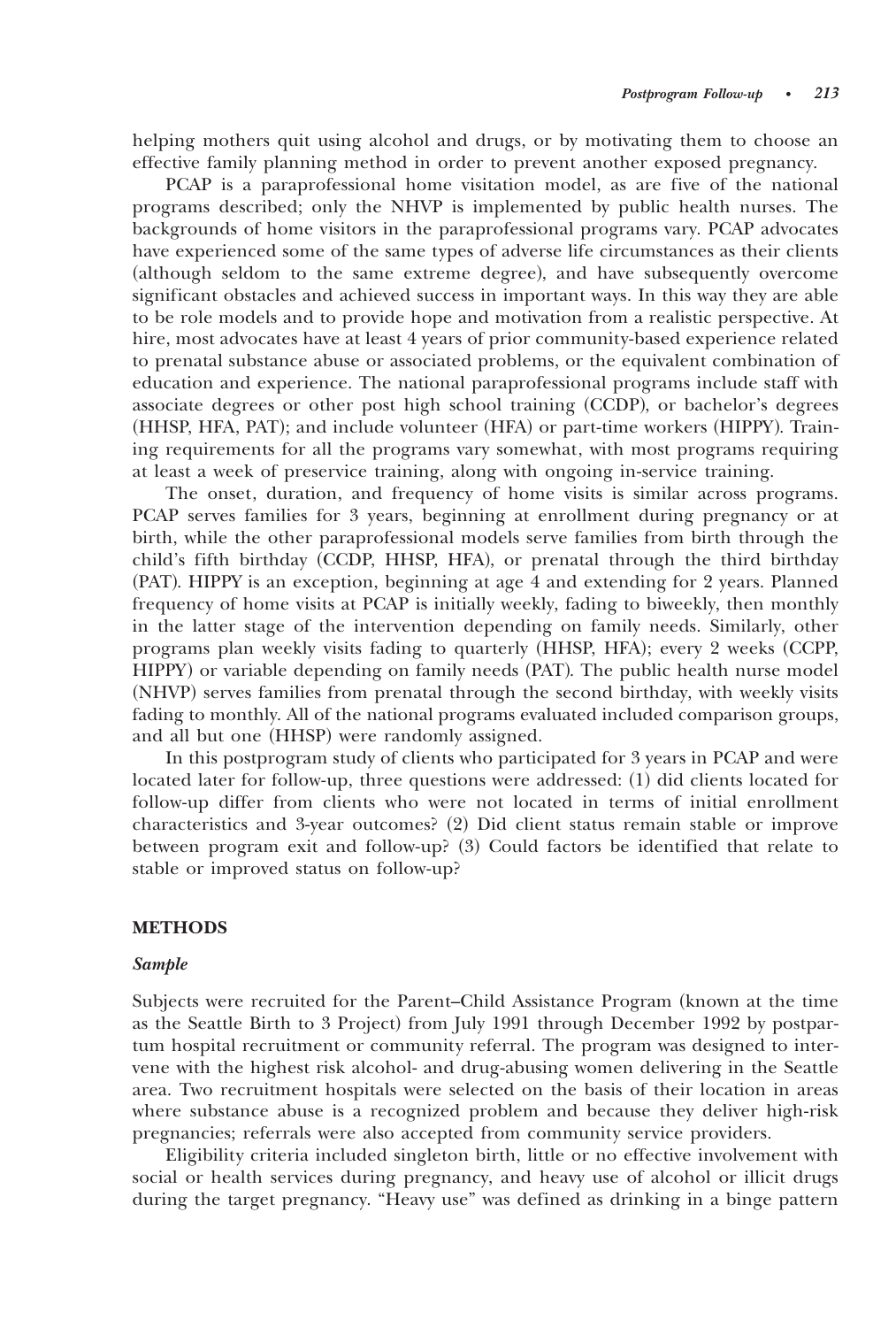(five or more drinks per occasion) once a month or more, and/or use of any illicit drug an average of once a week or more during pregnancy. Recruitment and enrollment procedures and findings have been published elsewhere (Ernst et al., 1999).

Hospital Recruitment. Briefly, hospitalized postpartum women delivering at two urban Seattle hospitals were asked by a program research assistant to complete a confidential one-page screening questionnaire (the Hospital Screening Questionnaire, or HSQ) to determine program eligibility (Streissguth et al., 1991). A total of 2,230 women completed the HSQ at the two recruitment hospitals including 1,516  $(68%)$  at hospital A, and 714  $(32%)$  at hospital B. These represented 51% of 4,342 total deliveries at those hospitals during the recruitment period, and represented 83% of the approximately 2,690 HSQs we would have expected based on study recruitment schedules  $(5$  days a week for 18 months at hospital A, and 3 days a week for 11 months at hospital B). Of the  $2,690$  responses expected,  $44~(1.6\%)$  refused,  $231~(8.6\%)$  were unavailable for medical reasons or early discharge, and  $323~(12%)$  were non-English speakers without translators. Given the approximately 10,700 births in Seattle during the 18-month study recruitment period, we screened 20.8% of the potential population.

# *Community Referrals*

Referrals of high-risk substance-abusing women were accepted from community service providers (predominantly healthcare and alcohol and drug treatment agencies) if they were within 2 months postpartum. Community referrals were contacted by the program director, completed the HSQ, and, if eligible, were asked to participate. Referred clients were not assigned to the control group because we considered their enrollment to be a service in response to community need. Thirteen communityreferred women delivered at hospitals other than the two recruitment hospitals, and completed the HSQ.

### *Assignment to Groups*

Hospital-recruited patients who met eligibility criteria and agreed to participate were initially sequentially assigned to either client or control group (every third eligible woman assigned to control group) to obtain a two-to-one ratio of clients to controls. Due to the particular demographics of the community referrals, the assignment of hospital recruits was adjusted to approximately balance the control group and the composite client group (hospital recruited and community referred) in terms of race, age, educational level, and type of drug use.

A total of 103 women  $(4.6\%$  of the total screened) were eligible and were asked to participate in the study. Of these,  $65$  were enrolled as clients  $(30$  hospital recruitment and 35 community referral), 31 were enrolled as controls, and 7 refused enrollment.

### *Postprogram Follow-up*

This postprogram follow-up study did not attempt to locate women in the control group because of funding constraints and an abbreviated time period for data acquisition. Among the 65 clients enrolled in 1991–1992, 60  $(92%)$  were located for interview at conclusion of the intervention 3 years later  $(1994 - 1995)$ ; 5 were lost to follow-up. The postprogram follow-up study, conducted from June 1997 through April 1998, had a  $77\%$  location rate  $(48$  interviewed, 2 deceased) with 15 subjects lost to follow-up.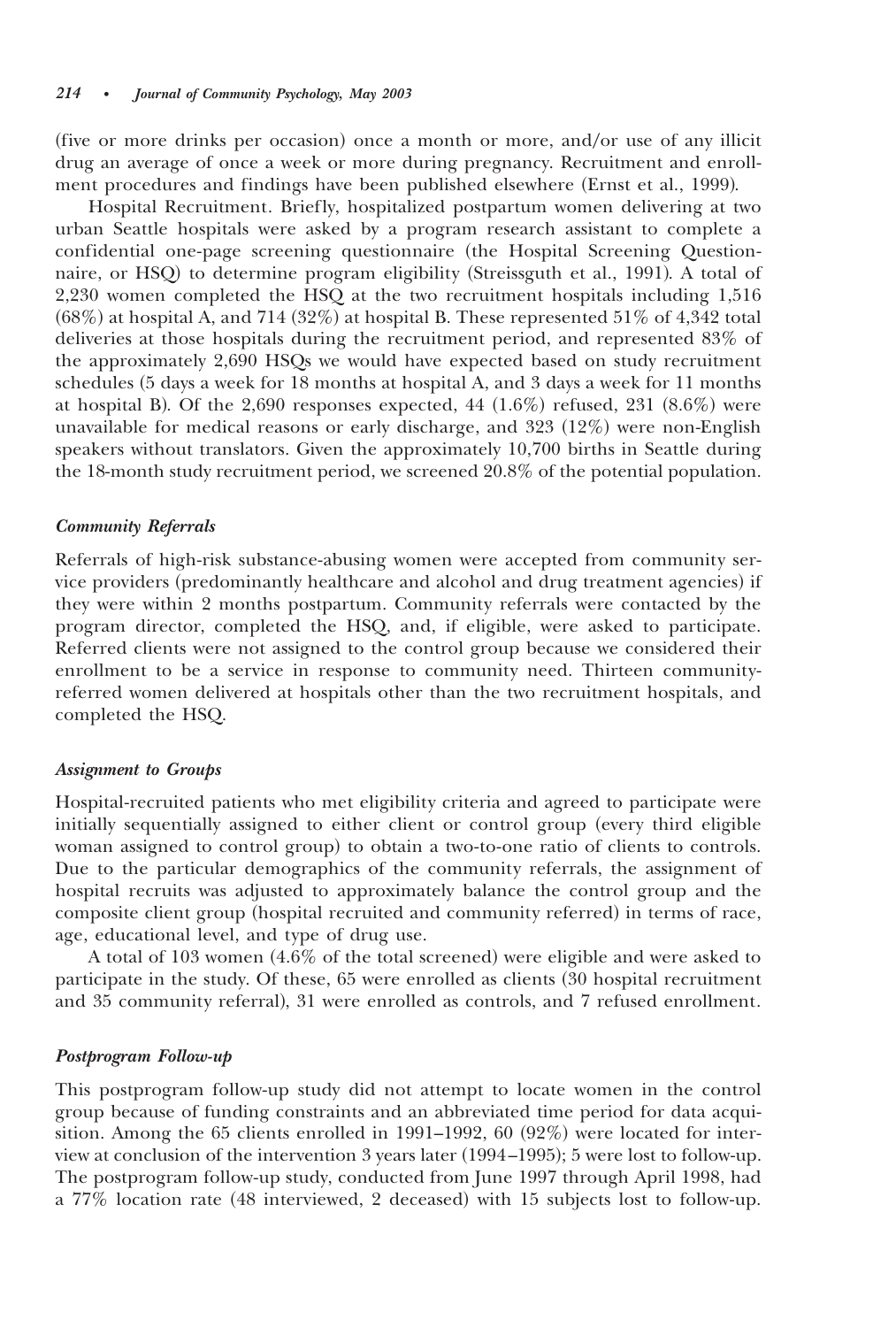Two of those lost at program exit were located at postprogram follow-up. In this article we report outcomes among the 45 clients who were interviewed at all three points (enrollment, conclusion of intervention, and follow-up).

Among the 65 clients originally enrolled, 54% were community referred, 38% were recruited from hospital A, and 8% were recruited from hospital B. These proportions were virtually the same for the 45 women whose follow-up outcomes are reported in this article.

# **INTERVIEW PROTOCOL**

This report includes data from three interviews conducted with subjects by trained research staff at the University of Washington. The first was at enrollment in PCAP, using a 1-hour face-to-face structured interview adapted from instruments used by the authors in prior studies (Grant, Brown, Callahan, Barr, & Streissguth, 1994; Streissguth, Martin, Martin, & Barr, 1981), and including items on demographics, quantity, frequency, and pattern of alcohol and drug use prior to and during pregnancy, problems associated with alcohol and drug use, family history of substance abuse problems, use of family planning and community services during pregnancy. Specialized interview techniques were used to increase the accuracy of self-report, including calendars and reminders of special events. The second was at exit from PCAP, using a structured face-to-face interview instrument modified after the enrollment interview and asking about the 3-year time period from enrollment to exit. The third was at postprogram follow-up approximately  $1.6$  to  $3.6$  years (mean 2.5 years) after subjects had completed the intervention, using a 15-minute scripted telephone interview modified after the 3-year exit interview.

Length of postprogram follow-up time varied among participants because original enrollment took place over an 18-month period, program exits therefore took place over 18-months, and the follow-up study took place over a 10-month period. Women were interviewed postprogram as they were located, and no effort was made to locate women in the order in which they had originally been enrolled. If a client did not have knowledge about the target child, the target child's custodian was interviewed. Ten follow-up subjects who did not have telephones or were institutionalized were interviewed in person.

Subject level of involvement with the advocacy intervention during the 3-year program was documented by advocates using the Client Contact Log to record time spent with each woman (Ernst et al., 1999).

University of Washington Human Subjects approval was obtained for all study activities and follow-up tracing. Informed consent was obtained from all subjects.

# **THE INTERVENTION**

The Parent–Child Assistance Program  $(PCAP)$  began in 1991 as the Seattle Birth to 3 Project, a 5-year federally funded home visitation demonstration project with the primary goal of preventing the births of future alcohol and drug-affected children. The model has been described in detail elsewhere (Ernst et al., 1999; Grant, Ernst, & Streissguth, 1996, 1999; Grant, Ernst, Streissguth, Phipps, & Gendler, 1996). In brief, PCAP paraprofessional advocates with a maximum caseload of 15 families assist mothers in obtaining alcohol and drug treatment and staying in recovery, assure that the children of these mothers are in safe home environments and receiving appropriate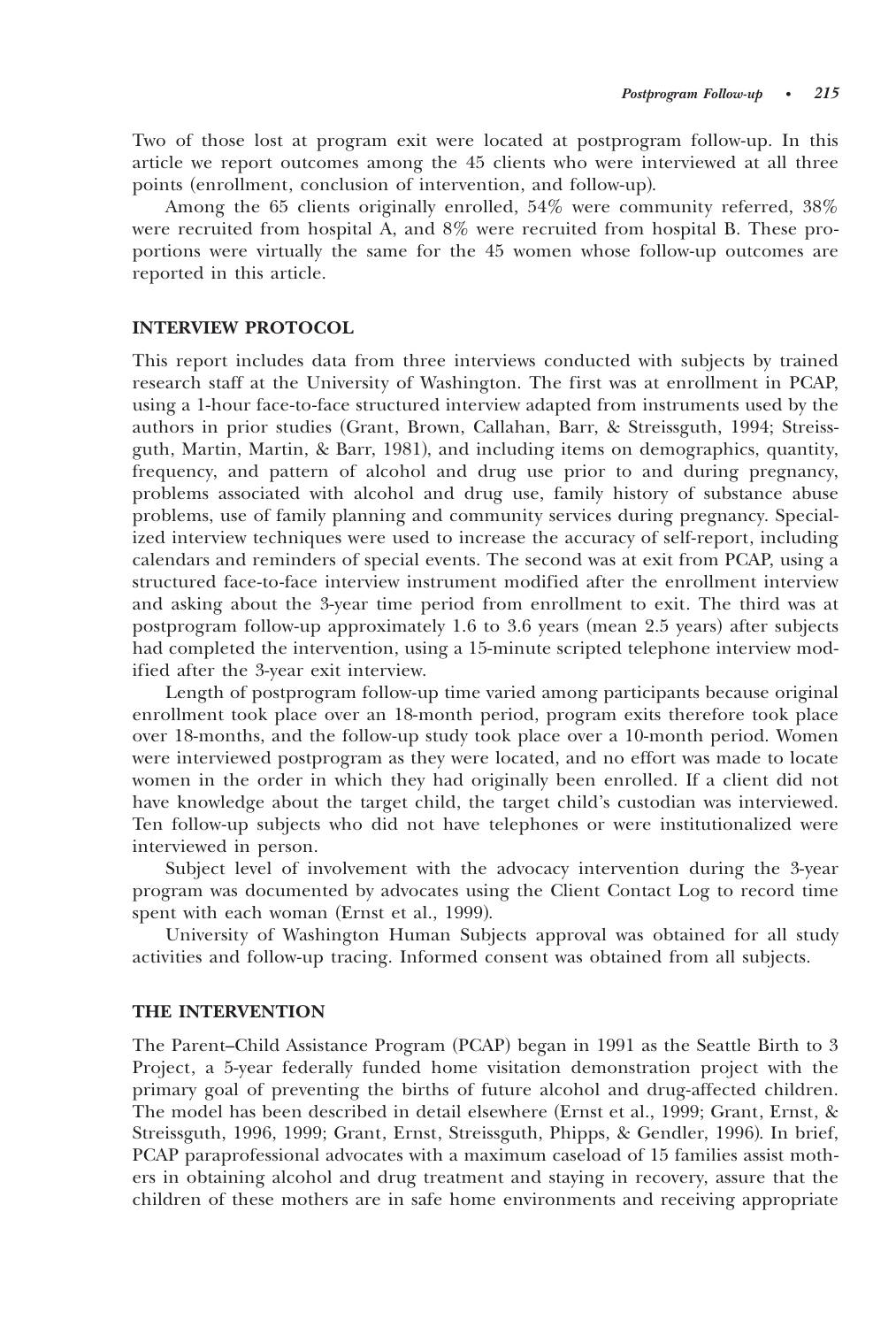health care, and link families with appropriate community resources. Administrative supports include comprehensive and ongoing training, individualized weekly supervision and access to daily consultation with a clinically trained supervisor, group staffing and support, and regular feedback from evaluation staff.

Advocates begin their work by building trust with the client and establishing an alliance with her family and social support system. They use concrete, explicit methods to help clients identify personal goals and the incremental steps that must be taken to meet those goals (Grant, Ernst, McAuliff, & Streissguth, 1997). The advocacy approach is two-pronged: paraprofessionals provide extensive role modeling and practical assistance directly in the home with the client, and they also connect clients to a comprehensive variety of services in the community, assuring that clients actually receive the services they need. They work closely with the network of community service providers to avoid working at crosspurposes and duplicating services.

# **ANALYSIS**

*t*-Tests and chi-square tests were used to compare enrollment and exit characteristics between two independent groups (subjects interviewed versus those not interviewed on follow-up! when variables were measured on continuous or categorical scales respectively. McNemar Test for Correlated Proportions (Rosner, 1986) compared outcomes at enrollment versus exit, and at exit versus follow-up, including the 45 clients interviewed at all three points. Chi-square test examined the relationship between length of time to follow-up (sample divided into triads based on time since program exit) and outcomes. Significance level (two-tailed) was set at  $p < .05$ .

### **RESULTS**

We compared original enrollment characteristics of the 48 mothers located at follow-up  $(74%)$ , with the 17 who were not  $(26%)$ . Mothers not located at follow-up were somewhat more likely at enrollment to have three or more children, to not have custody of all previous children, and to have abused alcohol or heroin during pregnancy, but these differences between groups were not statistically significant. Native American mothers were disproportionately lost to follow-up, with  $6$  of  $10~(60%)$  lost compared to 11 of 55  $(20\%)$  lost among non-Native American ( $p < .01$ ); two Native Americans not interviewed on follow-up had died as a consequence of end-stage liver disease due to long-term ethanol abuse.

Similarly, we compared outcomes at exit from the 3-year intervention between mothers located at follow-up and those not located. Mothers located at follow-up had more advocate contact time over the course of the 3-year intervention, and their exit outcomes were somewhat more positive, but differences were not statistically significant.

Among the 45 mothers interviewed at the three measurement points (enrollment, exit from the 3-year intervention, and follow-up), we found statistically significant improvements between enrollment and exit in the following areas: increase in current abstinence from alcohol and drugs for at least 6 months at time of interview  $(0\%$  at enrollment versus 31% at exit,  $p < .001$ ; increase in regular use of a family planning method  $(2\%$  at enrollment versus 76% at exit,  $p < .001$ ; increase in use of a more reliable family planning method, such as Depo Provera, Norplant implant, intrauterine device, or tubal ligation  $(0\%$  at enrollment versus 44% at exit,  $p < .001$ ) (Table 1). We observed a significant decrease in public assistance as the main source of income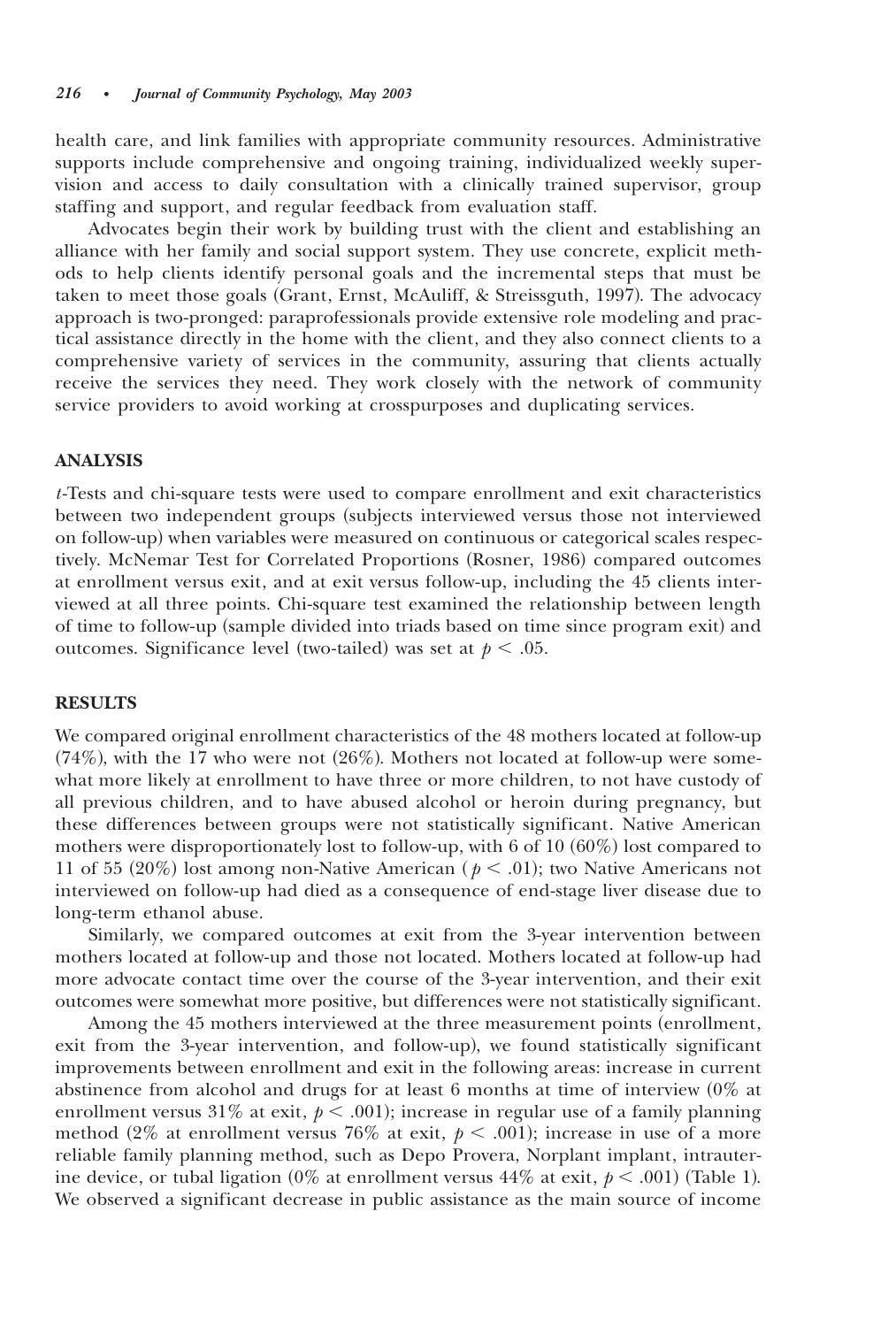|                                                               | At Enrollment |        | At Exit     |           | At Follow-up |         |
|---------------------------------------------------------------|---------------|--------|-------------|-----------|--------------|---------|
|                                                               | $\mathbf n$   | $($ %) | $\mathbf n$ | $($ %)    | n            | $($ %)  |
| Abstinence <sup>a</sup> from alcohol and drugs:               |               |        |             |           |              |         |
| Current abstinence, at least 6 months                         | 0/45          | (0)    | 14/45       | $(31)$ ** | 23/45        | $(51)*$ |
| Period of abstinence, at least 1 year <sup>b</sup>            |               |        | 17/45       | (38)      | 21/44        | (48)    |
| Family planning:                                              |               |        |             |           |              |         |
| Current, consistent use                                       | 1/45          | (2)    | 34/45       | $(76)$ ** | 33/45        | (73)    |
| Current use of more reliable method <sup><math>c</math></sup> | 0/45          | (0)    | 20/45       | $(44)$ ** | 21/45        | (47)    |
| Subsequent pregnancy and birth                                |               |        |             |           |              |         |
| Mothers subsequently pregnant <sup>b</sup>                    |               |        | 23/45       | (51)      | 13/45        | $(29)*$ |
| Pregnant at interview                                         |               |        | 1/45        | (2)       | 5/45         | (11)    |
| Mothers with subsequent birth $(s)^b$                         |               |        | 12/45       | (27)      | 4/45         | $(9)*$  |
| Number of subsequent children <sup>b,d</sup>                  |               |        | 12          |           | 6            |         |
| Number of children unexposed to alc/drugs <sup>d</sup>        |               |        | 0/12        | (0)       | 4/6          | (67)    |

*Table 1. Comparison of Maternal Status on Primary Outcomes Among PCAP Clients at Enrollment, Exit, and Follow-up*  $(N = 45)$ 

*Note:* Significance levels: \* $p < .05$ ; \*\* $p < .001$ .

a Abstinence is defined as a continuing state of abstaining from any alcohol or illicit drug use, no relapses.

b"At exit" defined as time period between enrollment and exit; "at follow-up" defined as time period between exit and follow-up.

'Includes Norplant implant, Depo Provera injection, intrauterine device (IUD), or tubal ligation.

<sup>d</sup>Birth outcomes (number of children and exposure) were not tested for significance.

 $(87\%$  at enrollment versus 51% at exit,  $p < .001$ ). Employment as the primary source of income increased  $(0\%$  at enrollment versus  $9\%$  at exit) as did living in permanent housing  $(45\%$  at enrollment versus  $58\%$  at exit), but not to a significant degree.

Between program exit and postprogram follow-up we found significant improvements in these areas: increase in abstinence from alcohol and drugs for at least 6 months at the time of interview  $(31\%$  at exit versus 51% at follow-up,  $p < .05$ ; decrease in mothers with a subsequent pregnancy  $(51\%$  during program versus 29% during follow-up,  $p < .05$  and with a subsequent birth  $(27\%$  during program versus 9% during follow-up,  $p < .05$ ) (Table 1). We observed an increase in permanent housing  $(58\%$  at exit versus  $80\%$  at follow-up,  $p < .01$  and a decrease in mothers jailed during the interval  $(67\%$  during program versus 39% during follow-up,  $p < .01$ ). Although employment as the main source of income increased somewhat  $(9\%$  at exit versus 18% at follow-up), so, too, did public assistance  $(51%$  at exit versus 58% at follow-up).

At enrollment, every study mother had recently delivered an infant heavily exposed to alcohol and/or drugs in utero. Among the 12 mothers who had a subsequent birth during the 3-year intervention, none were completely abstinent from alcohol and drugs throughout the subsequent pregnancy. During the follow-up period, four mothers had a subsequent birth, and four of the six children they delivered were unexposed to alcohol or drugs during the pregnancy according to maternal self-report (Table 1).

Length of time between program exit and follow-up varied among the mothers. We divided the sample into equal thirds  $(n = 15$  in each group) based on time since program exit (1.56 to 2.10 years; 2.11 to 2.82 years; and 2.83 to 3.63 years; mean =  $2.5$ years), and found that at follow-up mothers with the longest time since program exit were significantly more likely to have had a subsequent pregnancy (but not a subsequent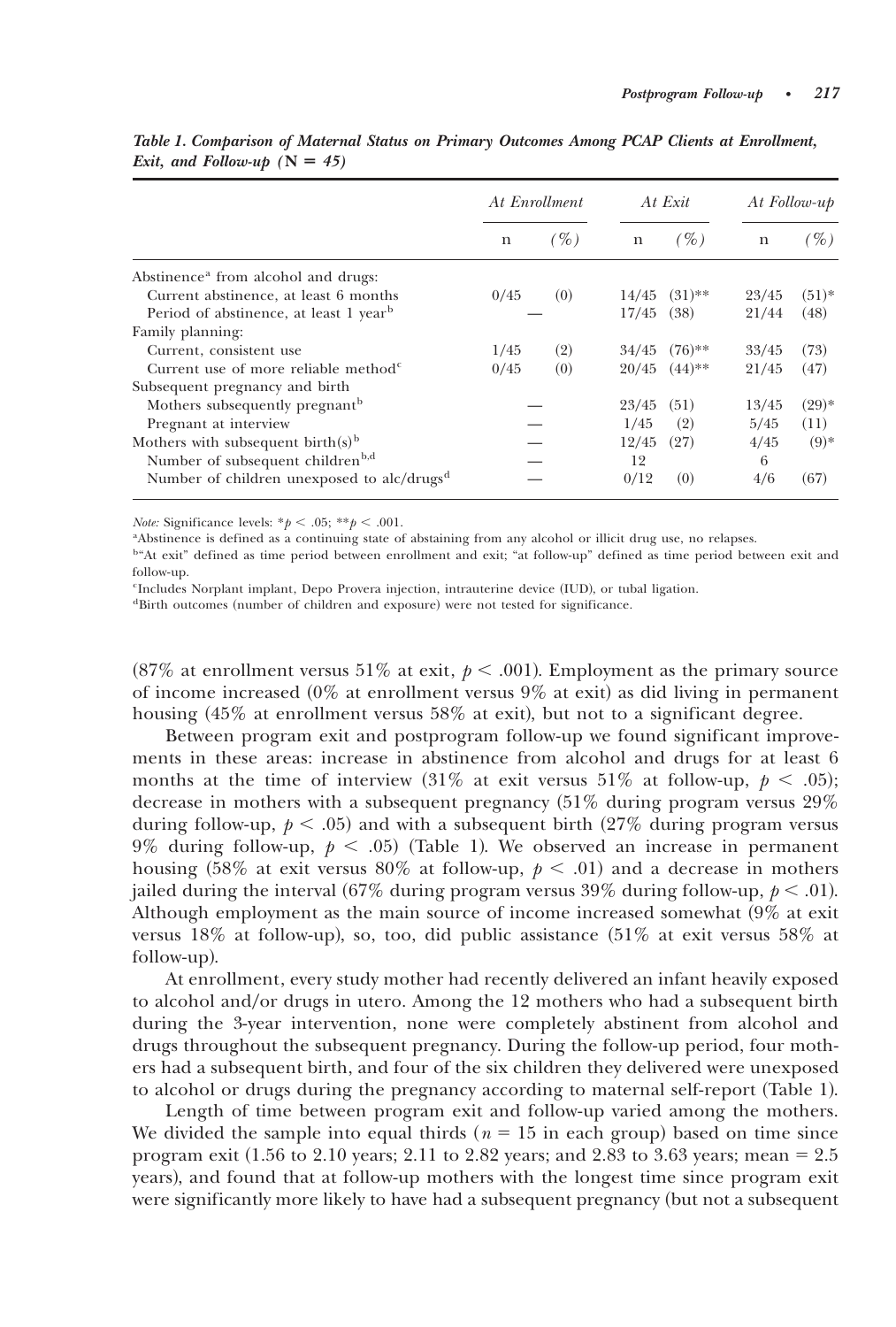birth) compared to mothers with the shortest time since program exit. There were no other significant differences.

## **DISCUSSION**

PCAP intervention efforts are specifically targeted to prevent future alcohol and drug exposed births in one of two ways: either by helping women avoid alcohol and drug use during pregnancy, or motivating women to prevent pregnancy if they are still using these substances. This study demonstrates that among high-risk mothers who abused alcohol and drugs heavily during a target pregnancy and were enrolled in PCAP, significant reductions in substance abuse and increases in the use of reliable family planning were achieved during the 3-year intervention. In general, these positive exit outcomes were sustained or improved during the postprogram follow-up period, with significant reductions observed in substance abuse, subsequent pregnancies, and subsequent births. These outcomes have positive effects for the mother by removing the barriers of substance abuse and unwanted pregnancy that hinder a woman's ability to build a healthy, productive life. They have potentially positive effects for her children, if they result in an improved quality of the home environment and redirect the mother's attention to their care.

Comparing PCAP findings with those of other national home visitation programs is not straightforward for a number of reasons, including variation in length of follow-up time and diversity of analytical methods, but perhaps most important is the fact that as the target population and goals of PCAP differ from other programs', so, too, do the outcomes of interest. The PCAP intervention is primarily geared to improve maternal outcomes in the areas of substance abuse and family planning. Although all of the national programs described earlier (except HIPPY) measured some maternal outcomes, only CCDP and NHVP specifically sought to improve maternal life course. CCDP found that at exit from the 5-year program, 48.6% of the intervention group and 50% of the control mothers had a delivery subsequent to the birth of the focus child, compared to PCAP's finding of 14 mothers  $(31%)$  with a subsequent birth over a similar time period (3 program years plus 2.5 average follow-up years). (Two PCAP mothers had a baby in both time periods.! Among CCDP mothers who had a subsequent pregnancy, 13% of experimentals and 15% of controls used any alcohol, and only  $3\%$  in each study group used illegal drugs (St. Pierre & Layzer, 1999). Baseline alcohol and drug use was not reported, so it is not possible to evaluate change in substance abuse as a result of intervention; however, reduction in substance abuse was not identified as an outcome of primary interest.

The NHVP in Elmira, NY, demonstrated success in reducing subsequent pregnancies among the subset of first-time mothers who were poor and unmarried (Olds, Henderson, Tatelbaum, & Chamberlin, 1988). Four years after delivery of the first child, the average number of pregnancies (adjusted for husband/boyfriend support and maternal sense of control) among the nurse-visited subset was .58, compared to 1.02 among the comparison group (a significant  $43\%$  reduction). In comparison, the ~unadjusted! average number of subsequent pregnancies among PCAP clients was .71 three years after delivery of the target child  $(32$  pregnancies among 45 mothers). It should be noted that these 32 pregnancies occurred in 23 of the 45 mothers. Thus, the remaining 22 had no pregnancies during the three year follow-up period.

In this same time frame, PCAP observed an unadjusted mean of 1.27 births (including the target child), compared to 1.37 among NHVP nurse-visited mothers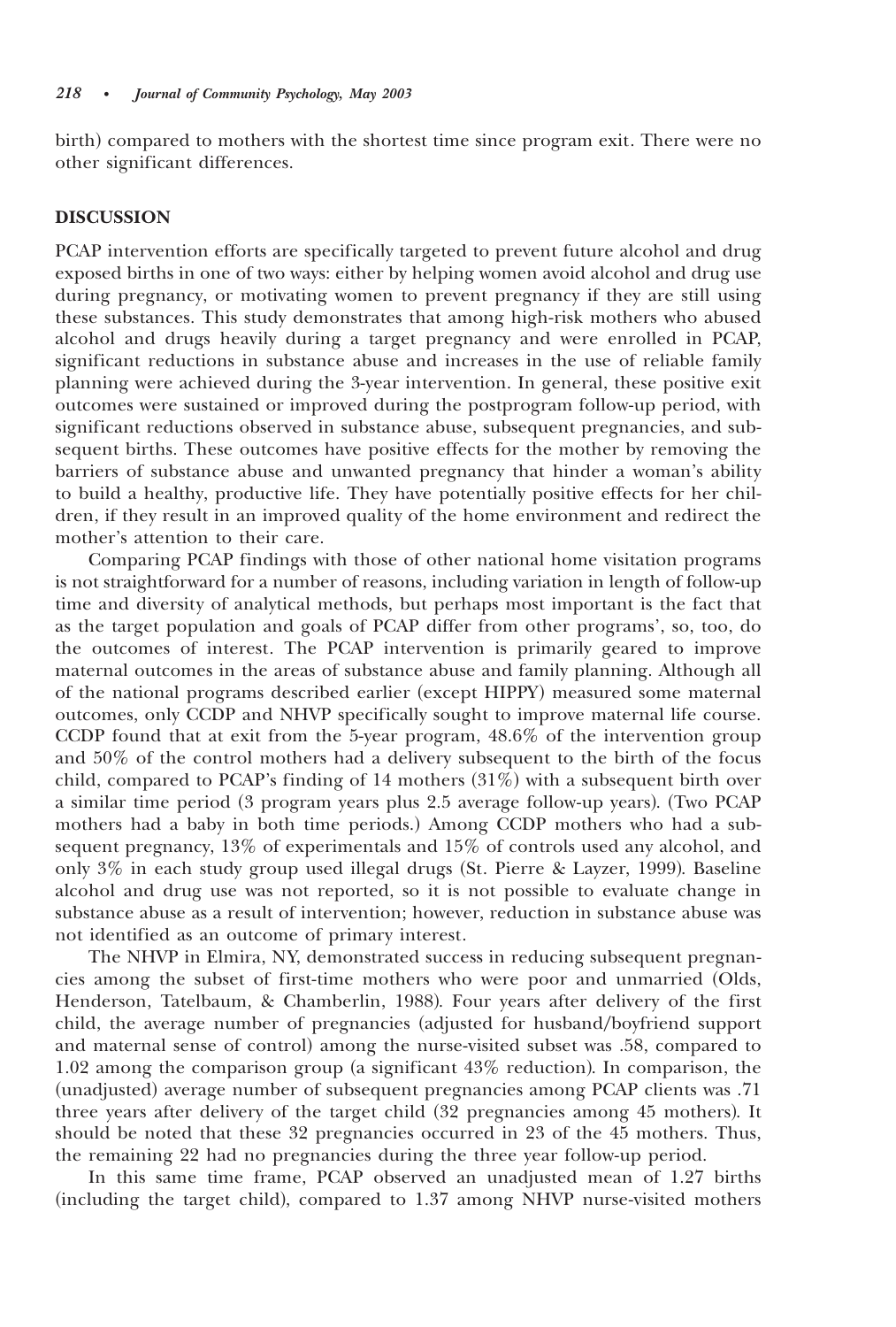who were poor and unmarried, and 1.78 among comparable controls (adjusted for husband/boyfriend support and maternal sense of control). Although interpretation is not straightforward because comparisons are not made on unadjusted rates, and the magnitude of the NHVP adjustment is unknown, the difference in mean subsequent births appears to be accounted for by the greater number of spontaneous and therapeutic abortions among PCAP mothers (spontaneous abortion mean  $= .13$  compared to adjusted .03 among NHVP nurse-visited mothers and .11 among controls; PCAP therapeutic abortion mean - .29 compared to adjusted .10 among NHVP nurse-visited mothers and .12 among controls). These data suggest that some PCAP mothers may have viewed therapeutic abortion as a method of birth control, a message not promulgated by their advocates, who promote prevention of unintended pregnancy.

In another randomized trial of nurse home visitation, Black et al. (1994) found that low-SES mothers who abused alcohol and drugs and received home visits from pregnancy through the child's 18th month, were less likely to report continued drug use at program completion ( $p = .06$ ).

Only a small proportion of people who use alcohol and drugs become compulsive users, and the mothers enrolled in PCAP are these. Longitudinal studies of substance abuse careers report repeated cycles of treatment, remission and relapse (Hser, Hoffman, Grella, & Anglin, 2001; Maddux & Desmond, 1986; Simpson & Marsh, 1986; Vaillant, 1966, 1983). In examining individual PCAP client's program and postprogram treatment experiences, we found a similar pattern, but with indications that mothers were steadily accruing longer periods of abstinence after recovering from relapse events.

At postprogram follow-up we observed positive outcomes among other indices of maternal and family stability, including a significant decrease in maternal incarceration in jails or prisons, and a significant increase in living in permanent housing. We noted a modest increase in maternal employment as the main source of income. Longitudinal research results are consistent with this, suggesting that improvements in remission and abstinence generalize to lower rates of arrests and more employment (Simpson & Marsh, 1986). Most PCAP mothers were ill prepared for employment at the time they entered the study; most had less than a high school education and no work experience, and all were chronic substance abusers with small children. Mothers viewed treatment, recovery, education and training as prerequisites to obtaining stable employment. Nearly half of the clients participated in education or training programs during either the intervention or follow-up period; six former PCAP clients were attending college when interviewed on follow-up.

Clients located and interviewed on follow-up were those who had more advocate contact time over the course of the intervention. The trust they learned to develop in their advocates during the 3-year program may have contributed in important ways to their ability to seek and maintain supportive, positive relationships during follow-up.

The high-risk, compromised status of the mothers at entry into the program offered greater opportunity for improvement over the course of the intervention; this type of model might not effect the same degree of change among mothers with a lower risk baseline profile. We account for the beneficial effects of this paraprofessional model in part because at enrollment participants were pregnant or had recently delivered a baby, they were experiencing a host of serious problems associated with their addiction, and were therefore receptive to the immediate support and direction offered. Mothers appreciated the practical services they received from home visitors who had the knowledge, skills, and experience to navigate community provider networks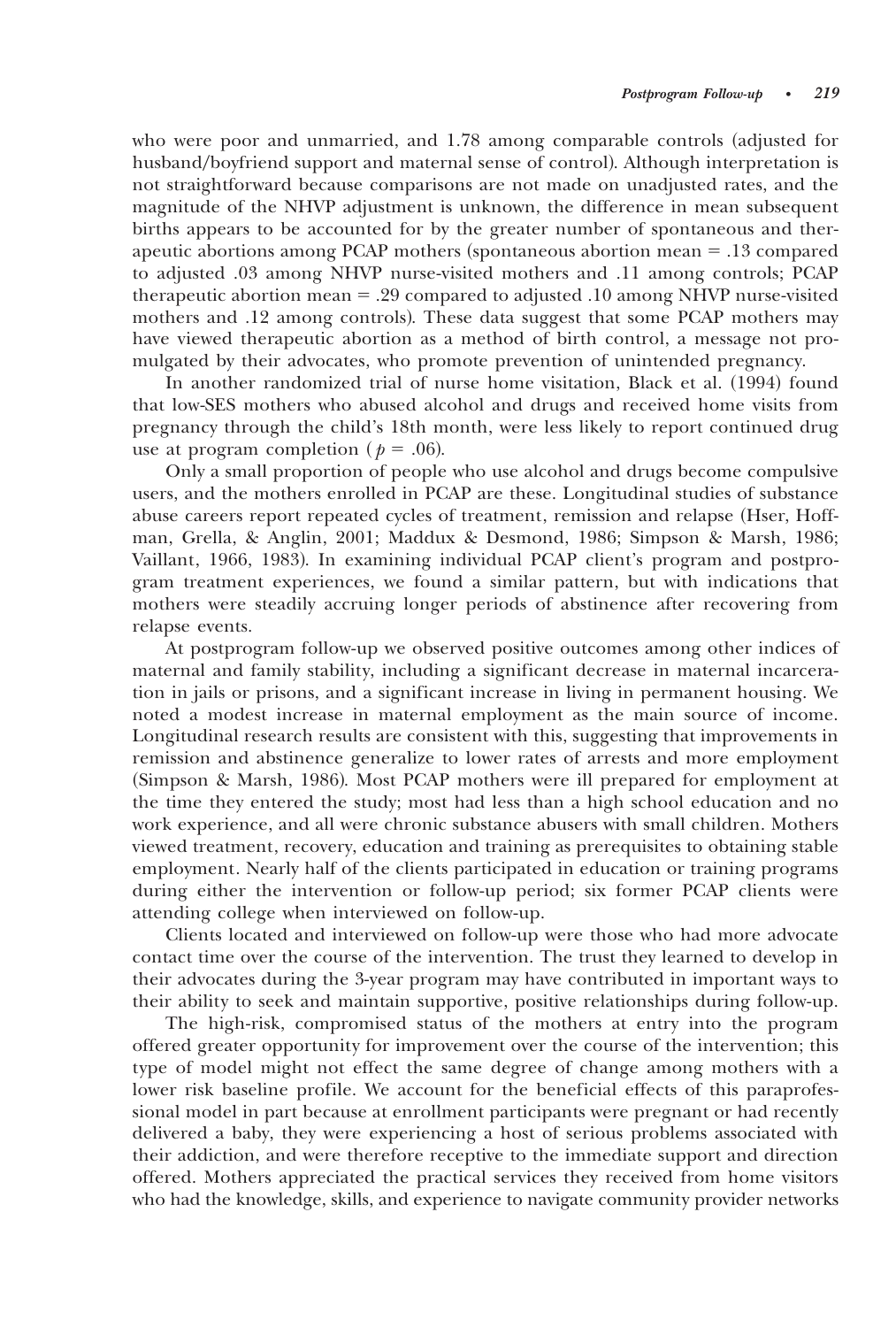and assure that their clients actually received services needed or recommended. They valued the hope and realistic role modeling provided by paraprofessionals who had overcome some of the same types of difficult life circumstances, and gone on to realize successes and satisfaction.

Our positive follow-up findings may be biased somewhat by the fact that the mothers interviewed on follow-up had more positive outcomes at program exit than the mothers who were not interviewed, although none of these differences were statistically significant. As might be expected, women not located for follow-up were those who, at program exit, were unconnected and uninvolved in socially positive ways, were less likely to be living with their children or utilizing community services, and whose social connectedness still revolved around the drug and criminal cultures. We know that although these former clients "disappeared" on follow-up, their problems have not, nor does their inconspicuousness result in less of a social and economic impact on the community. The challenge for PCAP is to continue to explore strategies for reaching these most disenfranchised women in more effective and meaningful ways.

An important study limitation is the lack of follow-up data on the control group enrolled concurrently with PCAP program participants. This follow-up study was essentially an unfunded project that did not allow for the time and personnel resources required to locate and interview the 31 control subjects. Although the outcomes reported here are promising, the lack of a randomly assigned control group raises the question of whether positive outcomes among PCAP mothers are truly attributable to the program. For example, in the CCDP study, positive findings in both the intervention and control groups suggest that the outcomes are typical life changes, and not ones that should not be attributed to the CCDP program.

Data such as these are, of course, subject to self-report bias, and findings would be strengthened if they were confirmed by biologic indicators. Two prior studies from our research unit are relevant here. In a repeated interview study conducted at month 4 of the PCAP intervention, we compared client response to advocate assessment and found 95% concurrence (Ernst et al., 1999). In an earlier research study using the same format as the enrollment and exit interviews used in the present study, we compared self-report of prenatal cocaine use with data from maternal hair samples collected postpartum and found 86% agreement (Grant et al., 1994).

Hospital obstetric policies and daily headlines bear evidence that mothers who abuse alcohol and drugs during pregnancy continue to be condemned (Greenhouse, 2000; Nelson & Marshall, 1998; Paltrow, Cohen, & Carey, 2000; Will, 1999). Our PCAP mothers were themselves born into the same types of devastating circumstances into which their children have now been born, in a continuum of intergenerational deprivation and alcohol/drug abuse. The Parent–Child Assistance Program has intervened successfully with mothers dismissed as hopeless, and has demonstrated that given a supportive, trusting relationship, facilitated linkages to appropriate community services, and the necessary time for gradual and realistic change to occur, many of these mothers are capable of sustained recovery and productive lives, even 2 years after completing the 3-year program.

### **REFERENCES**

Baker, A.J., Piotrkowski, C.S., & Brooks-Gunn, J. (1999). The Home Instruction Program for Preschool Youngsters (HIPPY). The Future of Children, 9(1), 116-133.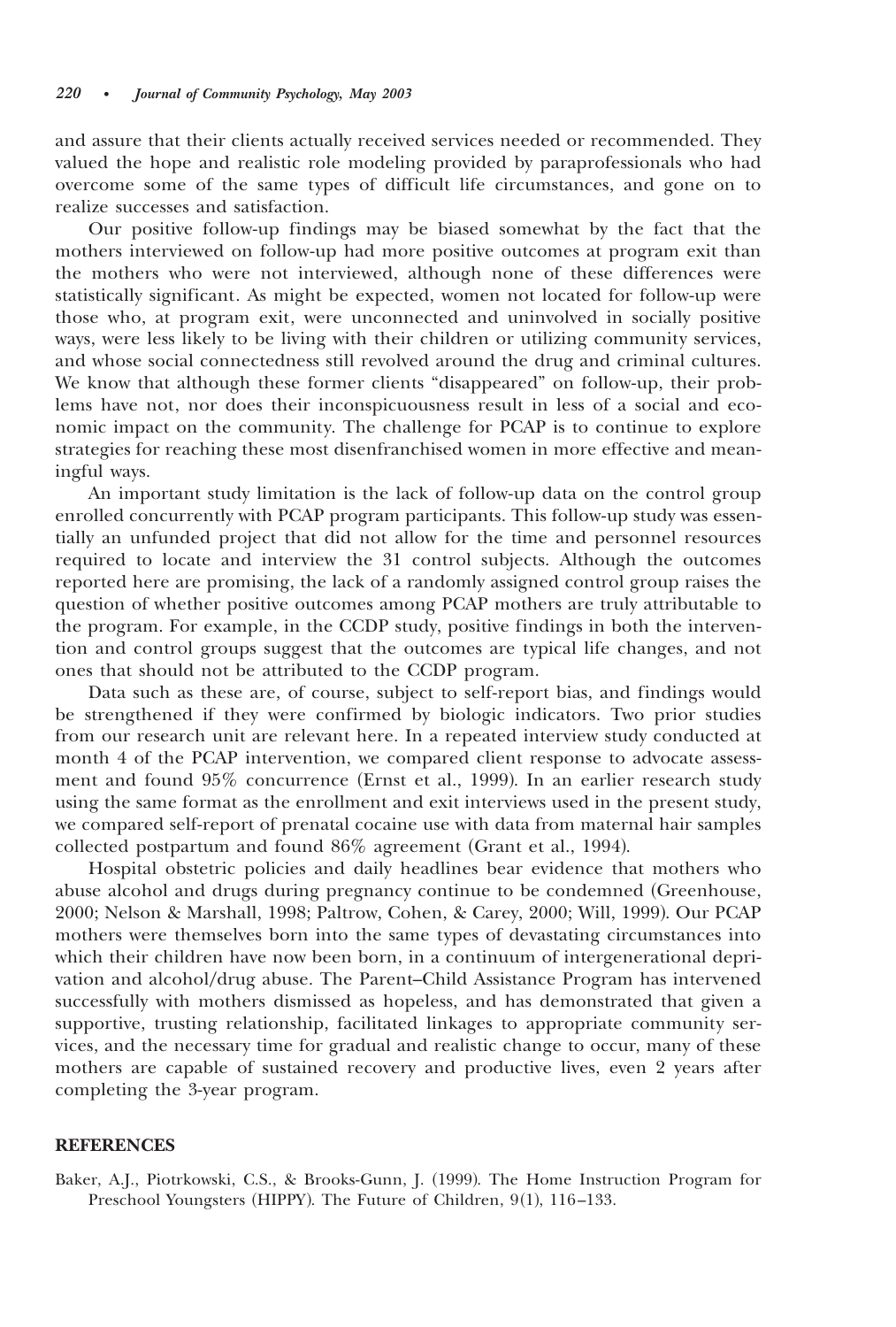- Black, M.M., Nair, P., Kight, C., Wachtel, R., Roby, P., & Schuler, M. (1994). Parenting and early development among children of drug-abusing women: Effects of home intervention. Pediatrics, 94, 440–448.
- Daro, D.A., & Harding, K.A. (1999). Healthy Families America: Using research to enhance practice. The Future of Children,  $9(1)$ ,  $152-178$ .
- Duggan, A.K., McFarlane, E.C., Windham, A.M., Rohde, C.A., Salkever, D.S., Fuddy, L., Rosenberg, L.A., Buchbinder, S.B., & Sia, C.C. (1999). Evaluation of Hawaii's Healthy Start Program. The Future of Children,  $9(1)$ ,  $66-90$ .
- Ebrahim, S.H., Luman, E.T., Floyd, R.L., Murphy, C.C., Bennett, E.M., & Boyle, C.A. (1998). Alcohol consumption by pregnant women in the United States during 1988–1995. Obstetrics and Gynecology, 92, 187–192.
- Ernst, C.C., Grant, T.M., Streissguth, A.P., & Sampson, P.D. (1999). Intervention with high-risk alcohol and drug-abusing mothers: II. 3-year findings from the Seattle Model of Paraprofessional Advocacy. Journal of Community Psychology, 27, 19–38.
- Grant, T., Brown, Z., Callahan, C., Barr, H., & Streissguth, A.P. (1994). Cocaine exposure during pregnancy: Improving assessment with radioimmunoassay of maternal hair. Obstetrics and Gynecology, 83, 524 – 531.
- Grant, T.M., Ernst, C.C., McAuliff, S., & Streissguth, A.P. (1997). The Difference Game: Facilitating change in high-risk clients. Families in Society, 78, 429– 432.
- Grant, T.M., Ernst, C.C., & Streissguth, A.P. (1996). An intervention with high-risk mothers who abuse alcohol and drugs: The Seattle advocacy model. The American Journal of Public Health, 86, 1816 –1817.
- Grant, T.M., Ernst, C.C., & Streissguth, A.P. (1999). Intervention with high-risk alcohol and drug-abusing mothers: I. Administrative strategies of the Seattle Model of Paraprofessional Advocacy. Journal of Community Psychology, 27, 1–18.
- Grant, T.M., Ernst, C.C., Streissguth, A.P., Phipps, P., & Gendler, B. (1996). When case management isn't enough: A model of paraprofessional advocacy for drug- and alcohol-abusing mothers. Journal of Case Management, 5, 3–11.
- Greenhouse, L. (2000, October 5). Justices consider limits of the legal response to risky behavior by pregnant women. New York Times, p. A26.
- Hser, Y.I., Hoffman, V., Grella, C.E., & Anglin, M.D. (2001). A 33-year follow-up of narcotics addicts. Archives of General Psychiatry, 58, 503-508.
- Maddux, J.F., & Desmond, D.P. (1986). Relapse and recovery in substance abuse careers. In F.M. Tims & C.G. Leukefeld (Eds.), Relapse and recovery in drug abuse (NIDA Research Monograph Series 72, pp. 49–71!. Washington, DC: National Institute on Drug Abuse.
- National Household Survey on Drug Abuse.  $(2001, \text{July})$ . Pregnancy and illicit drug use. The NHSDA Report. U.S. Department of Health and Human Services, Substance Abuse and Mental Health Services Administration (SAMHSA), Office of Applied Studies (OAS). On-line fact sheet retrieved from http://www.DrugAbuseStatistics.samhsa.gov/.
- National Institute on Drug Abuse (NIDA). (1999, September). The sixth triennial report to congress: 5 years of discovery to advance the health of the public. Bethesda, MD: National Institutes of Health.
- Nelson, J., & Marshall, M.F. (1998). Ethical and legal analyses of three coercive policies aimed at substance abuse by pregnant women. Charleston, SC: The Robert Wood Johnson Foundation.
- Olds, D.L., Henderson, C.R., Jr., Kitzman, H.J., Eckenrode, J.J., Cole, R.E., & Tatelbaum, R.C. (1999). Prenatal and infancy home visitation by nurses: recent findings. The Future of Children,  $9(1)$ ,  $44 - 65$ .
- Olds, D.L., Henderson, C.R., Jr., Tatelbaum, R., & Chamberlin, R. (1988). Improving the lifecourse development of socially disadvantaged mothers: A randomized trial of nurse home visitation. American Journal of Public Health, 78, 1436 –1445.